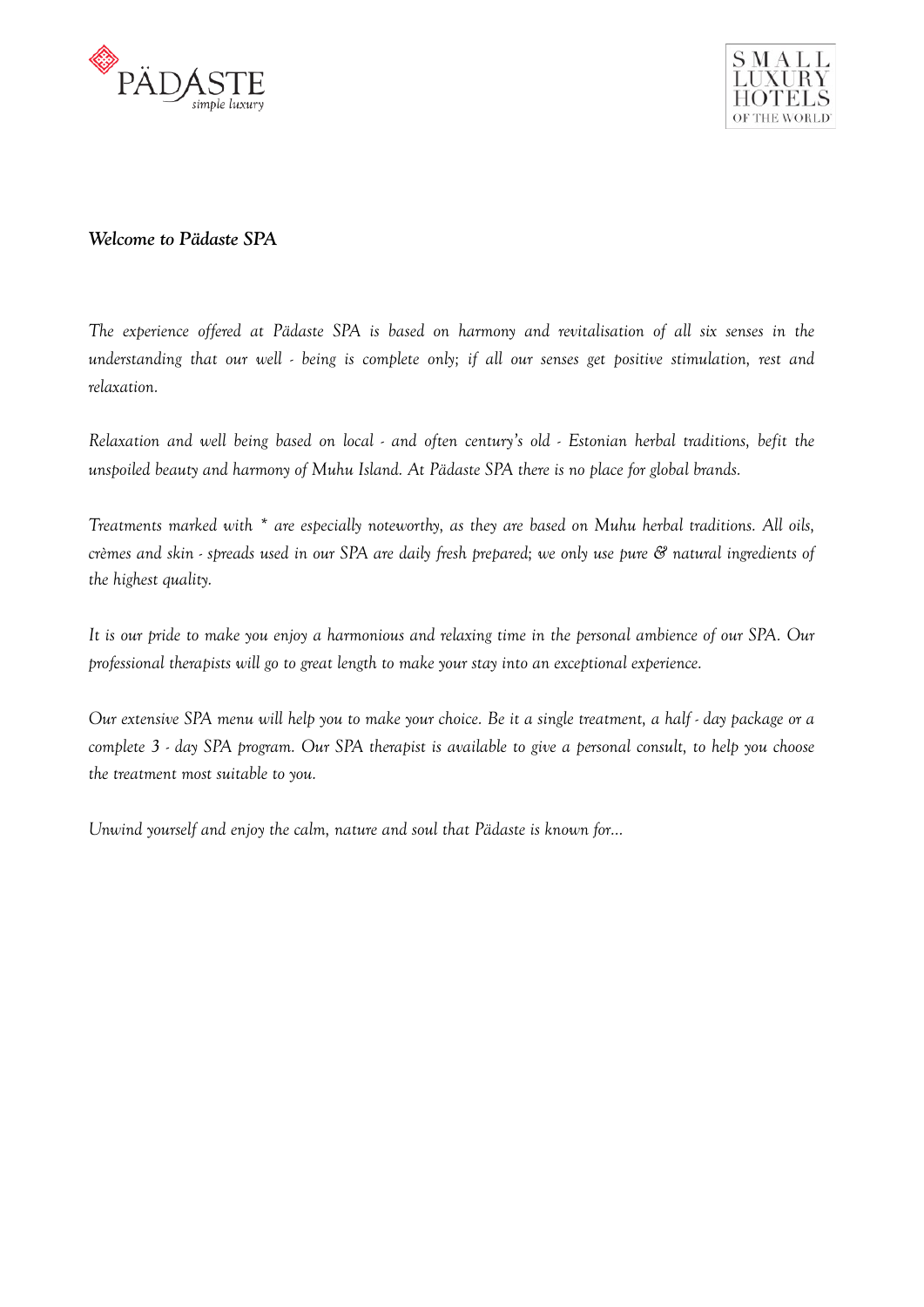





# *SPA Programs*

*We have assembled a selection of treatments in a harmonious way, in order to please your body and mind.*  Your treatments will be scheduled allowing ample time for relaxation in between. Our SPA therapist will *gladly consult you and make alternative proposals based on your personal preferences as well.* 

# *Peel & Nourish, half day 158 €*

*An intensive and relaxing sequence of treatments that does good to body and mind.* 

- *• Body peeling ritual with local scrub: Pädaste Power of Nature or Juniper Body Scrub*
- *• Rest & relax*
- *• Body & Soul, Traditional Swedish massage, with goat milk butter crème*
- *• A cup of local herbal tea while relaxing on waterbed*

# *Anti Cellulite Treatment, half day 189 €*

*A powerful combination of anti cellulite treatments that support each others performance, with detoxifying and lipolytic action. Ideal for all types of cellulite.* 

- *• Bladderwrack bath*
- *• Rest & relax*
- *• Peeling, draining & slimming thermal wrap*
- *• Rest & relax*
- *• Anti cellulite massage for target area*
- *• A cup of local herbal tea while relaxing on waterbed*

# *A Men's Treat, half day 219 €*

*A powerful combination of treatments to detoxify and relax, enjoyed by women as well.* 

- *• Herbal Steam Sauna with local herbs and essential oils*
- *• Rest & relax*
- *• Muhu hay body wrap*
- *• Rest & relax*
- *• Body & Soul, Traditional Swedish massage, with goat milk butter crème*
- *• A cup of local herbal tea while relaxing on waterbed*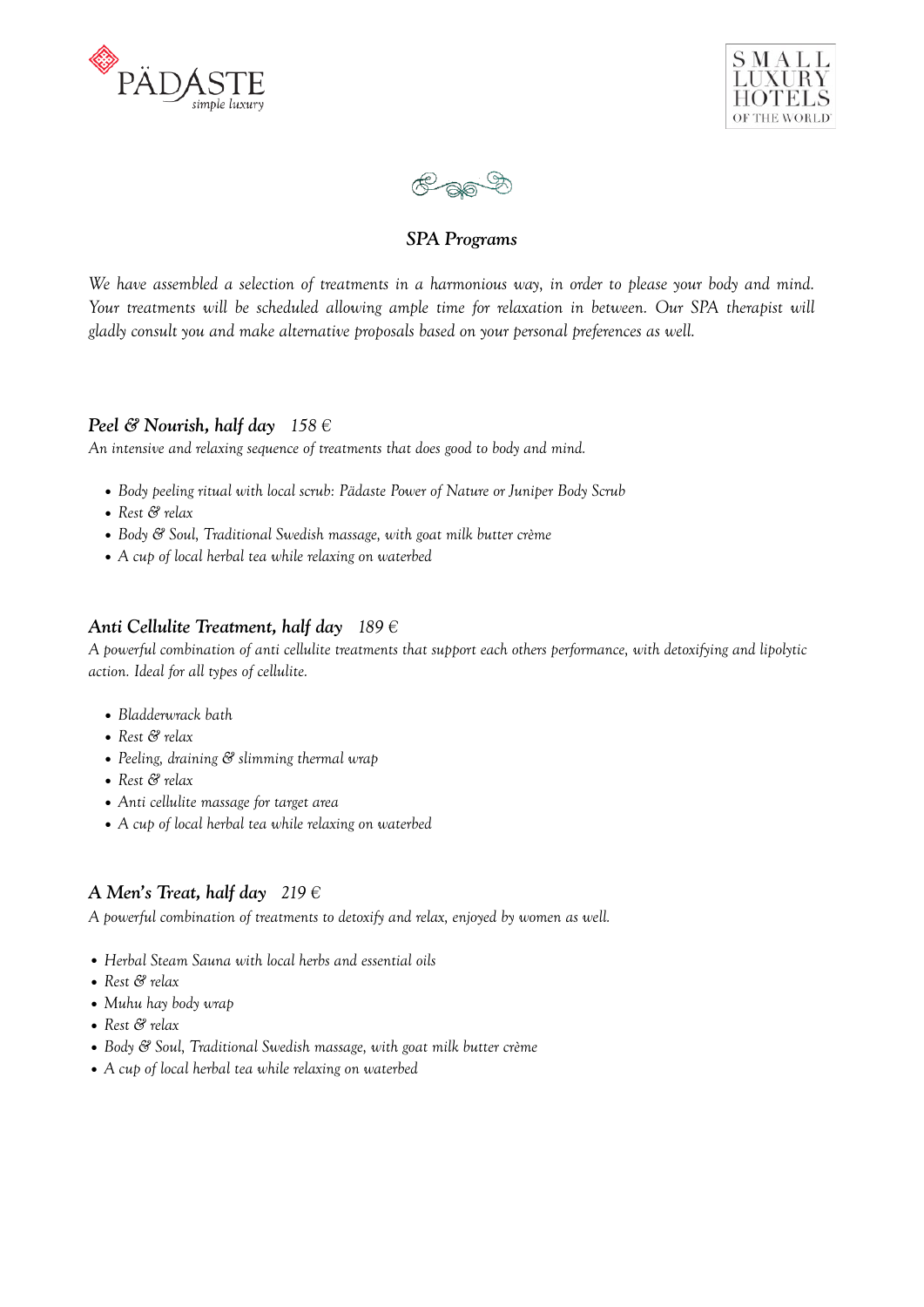



# *The Ultimate Skin Treatment, full day*  $299 \text{ } \in$  (price pp)

*A great way to spend your day, giving the very best to your skin.* 

*The day begins with a mild body scrub that will help your skin to exfoliate. Following aloe vera & cucumber body wrap hydrates and refreshes your skin. A bath in the hot tub at the bay with its spectacular setting in nature will be culmination of your relaxation process. Your abundant SPA day will continue with Body & Soul massage with goat milk butter crème followed by a rejuvenating face massage with Muhu honey.* 

- *• Oatmeal & yoghurt body scrub*
- *• Aloe vera & cucumber wrap*
- *• A cup of local herbal tea while relaxing on waterbed*
- *• Light lunch (not included)*
- *• Seawater hot tub at the bay*
- *• Rest & relax*
- *• Body & Soul massage with goat milk butter crème*
- *• Rejuvenating face massage with Muhu honey*
- *• A cup of local herbal tea while relaxing on waterbed*

# *Pädaste Romance for Two, full day 299 € (price pp)*

*We have created a truly romantic setting for a day at the SPA for you and your partner to enjoy in comfort and privacy.* 

- *• Early morning steam sauna to wake up the senses*
- *• Rest & relax*
- *• Wild rose body wrap*
- *• Rest & relax*
- *• Foot massage based on zone therapy*
- *• A cup of healthy wild rose tea while relaxing on waterbed*
- *• Romantic Seawater hot tub, with a bottle of Champagne (1/2 pp)*
- *• Body & Soul massage with goat milk butter crème*
- *• A cup of local herbal tea while relaxing on waterbed*
- *• Private candlelight dinner in our South Foyer with a beautiful view towards Pädaste bay (dinner not included)*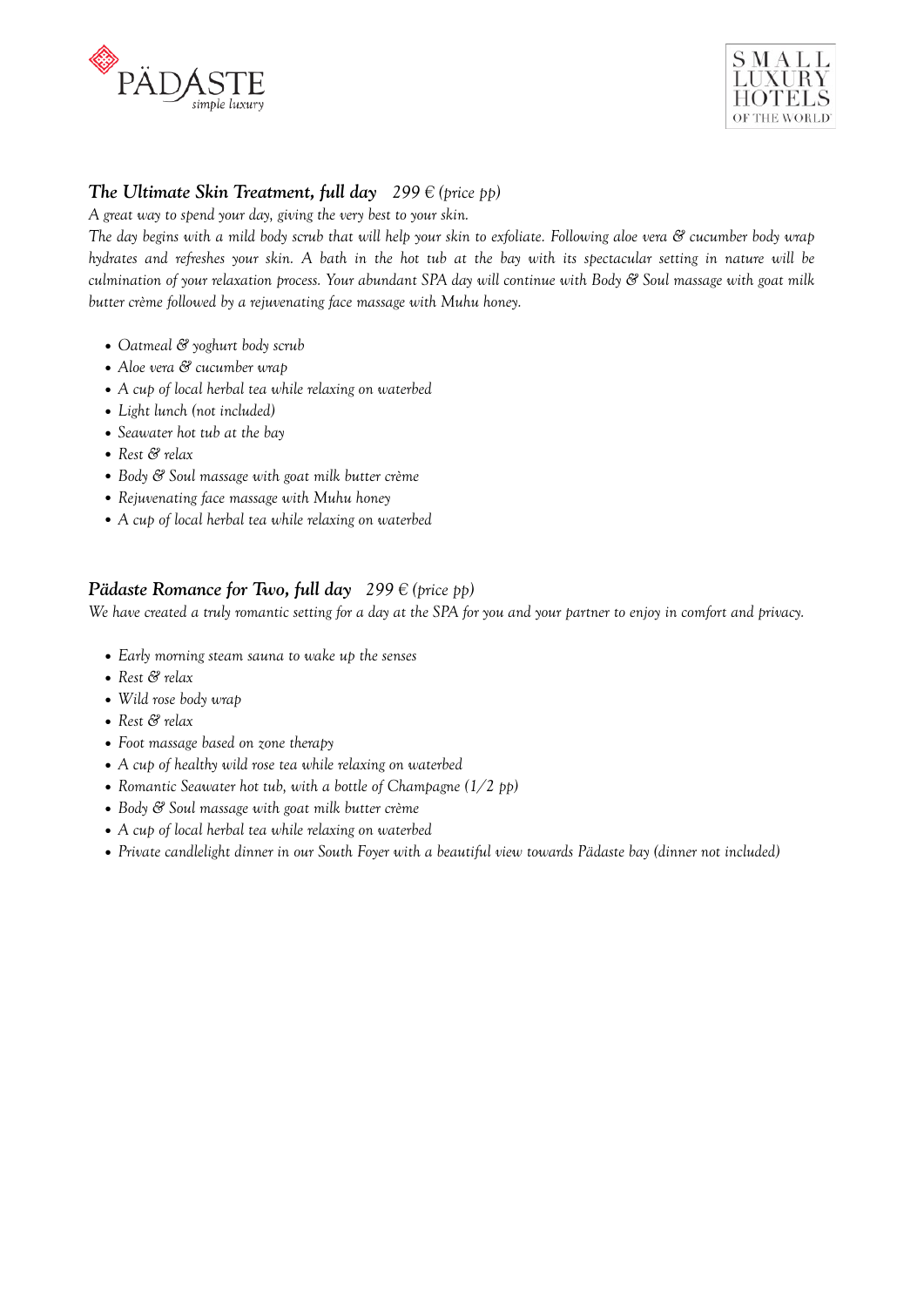





# *Ultimate Spa, 3 nights Including accommodation for 3 nights at Pädaste Manor*

*Accommodation in a Deluxe Double room in the Manor House High Season 885 € Low Season 699 € (price pp) Single occupancy supplement 389 €*

*Accommodation in a Junior Suite in the Carriage House High Season 944 € Low Season 755 € (price pp) Single occupancy supplement 466 €*

*Accommodation in a Superior Double room in the Manor House High Season 1019 € Low Season 815 € (price pp) Single occupancy supplement 538 €*

- *• Welcoming drink upon arrival and a selection of Pädaste Gourmet goodies in your room*
- *• 3 nights' accommodation*
- *• 3 three course Table d`Hôte dinners*
- *• 2 two course lunch*
- *• The Ultimate Skin Treatment at Pädaste Spa for two*
- *• "Rise and shine" yoga with therapist*

# *Treat Yourself Well, 2 nights Including accommodation for 2 nights at Pädaste Manor*

*Accommodation in a Deluxe Double room in the Manor House High Season 599 € Low Season 483 € (price pp) Single occupancy supplement 299 €*

*Accommodation in a Junior Suite in the Carriage House High Season 652 € Low Season 519 € (price pp) Single occupancy supplement 348 €*

*Accommodation in a Superior Double room in the Manor House High Season 699 € Low Season 555 € (price pp) Single occupancy supplement 403 €*

- *•Welcoming drink upon arrival and a selection of Pädaste Gourmet goodies in your room*
- *•2 nights' accommodation*
- *•2 three course Table d`Hôte dinners*
- *•1 two course lunch*
- *•Pädaste Spa voucher in the value of 200 € to make your own choice of treatments from spa menu*
- *•"Rise and shine" yoga with therapist*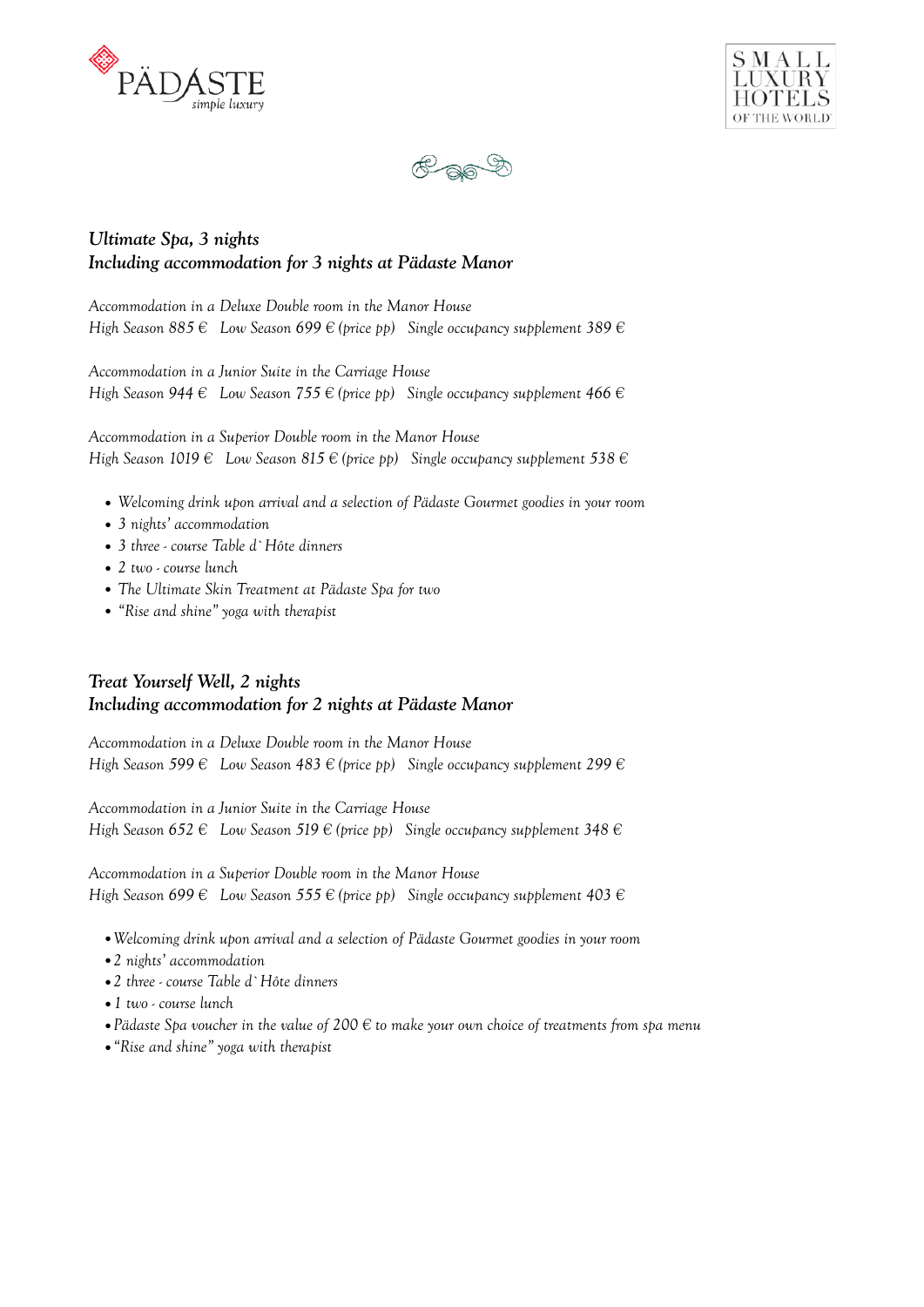





# *Individual Treatments at Pädaste SPA*



# *Relax & Unwind*

# *Sea Mud Footbath and Massage\* 65 €*

*Refreshing foot bath with juniper, peppermint, lavender or comfrey. The revitalizing footbath is followed by a relaxing foot massage. Approximate Time: 30 minutes.* 

# *Invigorating Juniper - Nettle Footbath and Massage\* 55 €*

*Great after a day of nature walks, sightseeing or travel. Approximate Time: 30 minutes.* 



 *Massage*

# *Warm Stone Massage\**

*Relaxing therapy with natural stones, collected from Muhu Island's shoreline. These perfectly polished stones moved their way through the glacier from the north Sweden and Finland. In the tens of thousands of years polished as smooth as silk. The warmed stones provide a revitalising and relaxing therapy. 75 minutes 129 €*

# *Fresh Herb Massage\**

*Relaxing massage with aromatic herbs from the Pädaste garden. Our precious herbs - like marigold, rosemary, sage, lavender - have various healing effects and are grown in the nature of untouched Muhu Island. The selection of herbs is seasonal and offered according to availability. 60 minutes 99 € 90 minutes 139 €*

# *Muhu Honey Massage\**

*Exclusive therapy with golden Muhu honey accelerates blood flow and lymphatic drainage, improves the look of your skin, removes residues, provides energy, rejuvenates, betters the immune system and provides extra energy. Warm honey is applied all over the body location by location, and is spread with different massage techniques, then "clapped" for best effect and finally cleansed with a moist towel, area by area before you rest for a warming aftereffect. Special attention to the back (+30 min) relieves muscle stress and back pains. 60 minutes 105 €*

*For a 30 minutes back-rub extension add 60 €*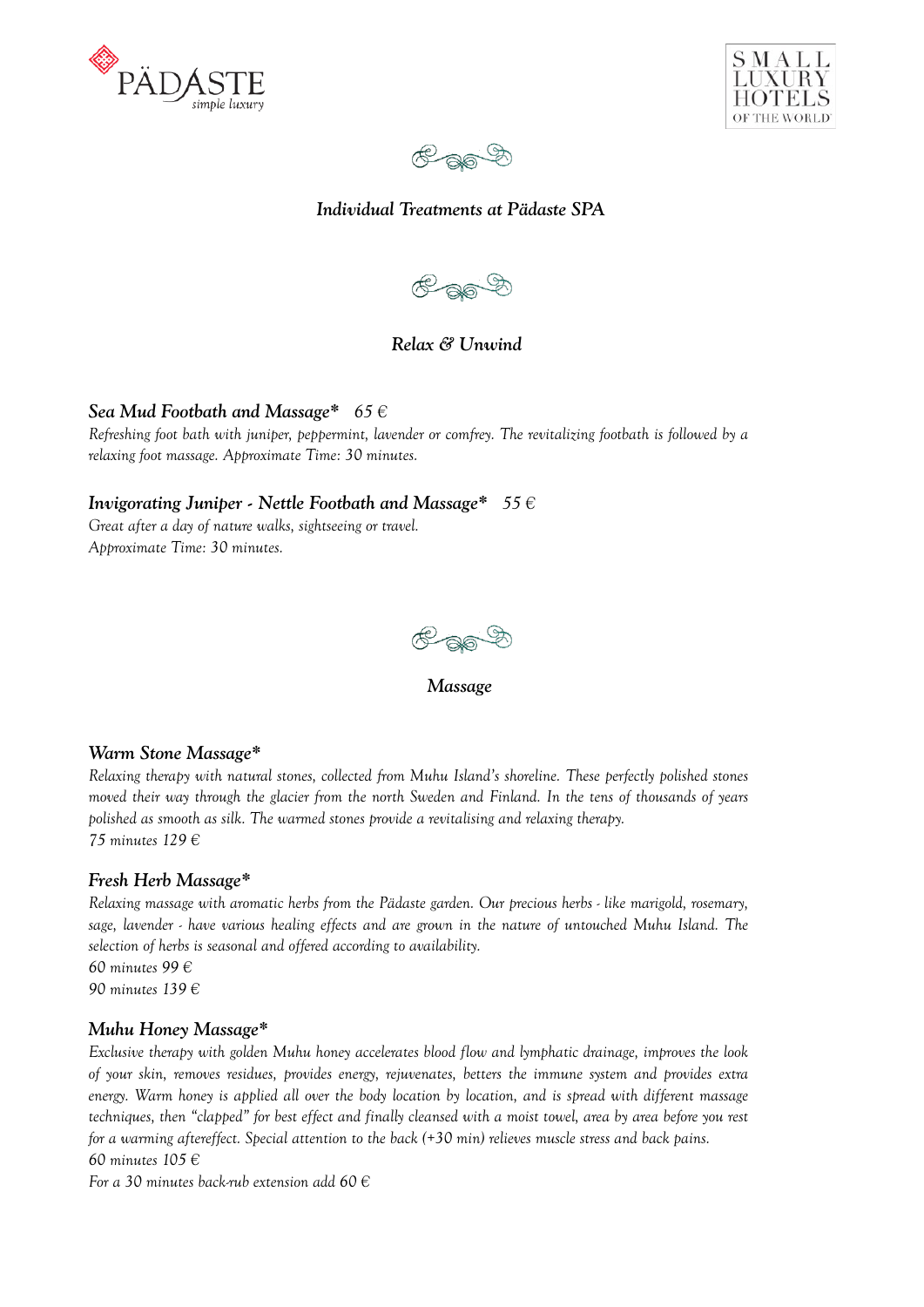



# *Body & Soul - Massage with Grapeseed Oil*

*Let us coax the weight of the world from your shoulders, back, hands, arms and feet as you unwind. Based on the classical Swedish massage. With your choice of pure essential oils. 60 minutes 89 € 90 minutes 129 €*

# *Body & Soul - Massage with Goat Milk Butter Crème\**

*Based on the classical Swedish massage, with goat milk butter crème. 60 minutes 99 € 90 minutes 139 €*

### *Partial Body Massage 60 €*

*A ½ hour massage, recommended if you like us to concentrate on a particular area of your body. Based on the classical Swedish massage, with your choice of pure essential oils. Approximate Time: 30 minutes.* 

#### *Foot Massage 60 €*

*Unwind and relax with a foot massage based on zone therapy. Deep therapeutic reflexology on feet stimulates the nerve fibers and internal organs. Approximate Time: 30 minutes.* 



 *Cleansing Scrubs* 

*A full body scrub is an ideal start to prepare your body for a subsequent body treatment; your skin will be cleansed and physically stimulated.* 

#### *Fresh Herb Scrub\* 79 €*

*Body scrub with fresh herbs and flowers from the Pädaste garden, infused with aromatic oil and sea salt. The selection of herbs is seasonal and offered according to availability. Approximate Time: 30 minutes.* 

### *Rosehip & Poppy Seed Scrub\* 79 €*

*Novel body scrub with rosehip and poppy seeds - the seeds from the flower that gave Muhu its name - in an infusion of sugar, aromatic oil, white kanolin clay and vitamin E. Approximate Time: 30 minutes.*

#### *Oatmeal & Yoghurt Scrub\* 69 €*

*A mild scrub with a freshly prepared crème of oats & yoghurt. Approximate Time: 30 minutes.* 

#### *Juniper Scrub\* 69 €*

*Invigorating, healing scrub with juniper powder that helps restore the skin. Approximate Time: 30 minutes.* 

*NB! After the scrub treatment we recommend:* 

#### *After-treatment full body goat milk butter créme nourishing 55 €*

*The rich and healing Goat Milk Butter Créme with Your favourite essential oil will nourish your body. Approximate Time: 30 minutes.*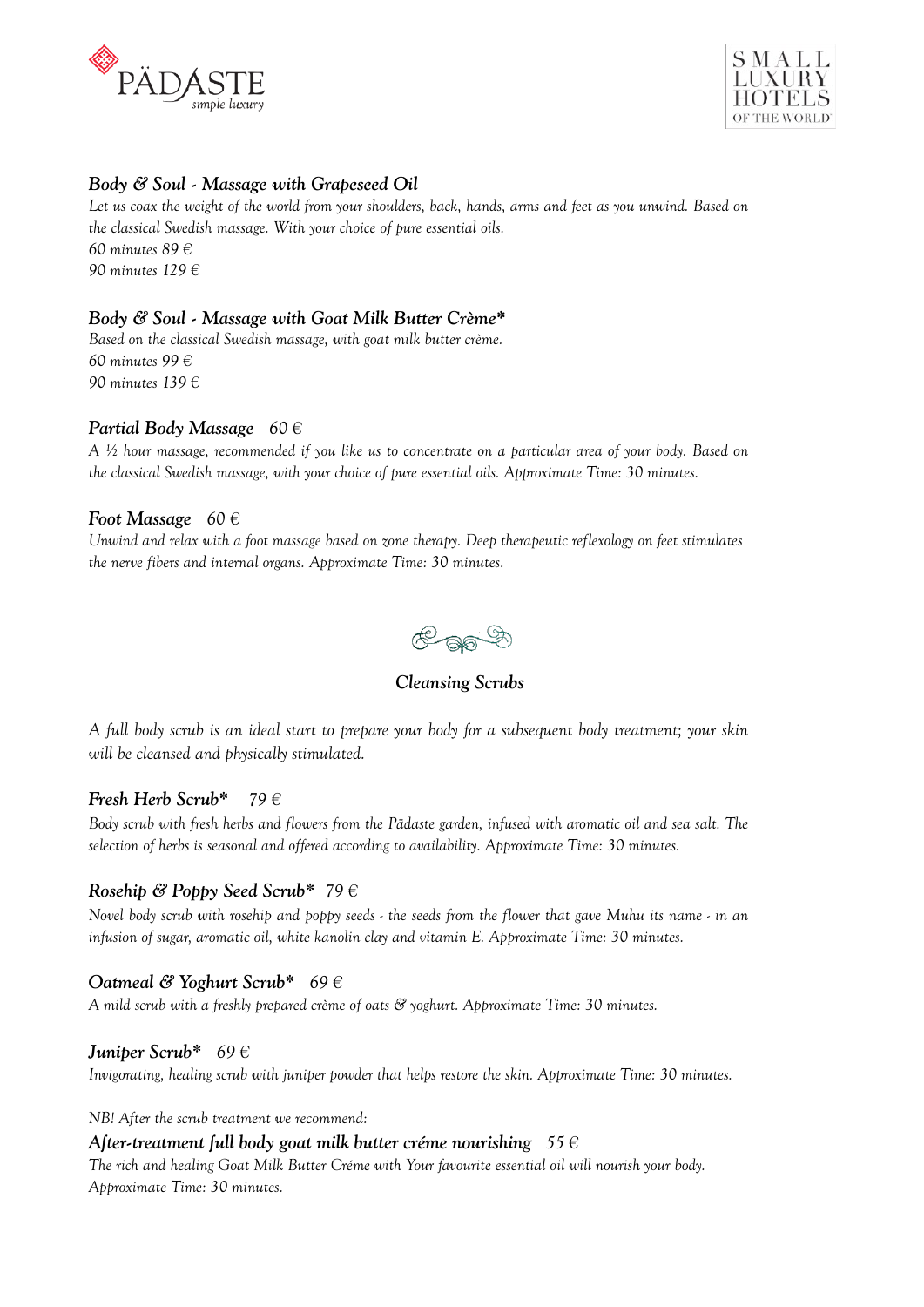





# *Purifying & Detox*

### *Muhu Hay Wrap\* 99 €*

*A stimulating and healing wrap with the use of locally harvested hay. The fragrant hay from the meadows of Muhu is naturally rich in variety of grasses and field flowers. Locals have used the healing powers of warm hay for hundreds of years. Approximate Time: 30 minutes.* 

### *Peat Wrap\* 105 €*

*Peat from local bogs has healing effect on chronic inflammation and is ideal for relieving pain, speeds up metabolism and removes waste from the body and gives you a relaxed overall feeling. Approximate Time: 45 minutes.* 

### *Muhu Mud Wrap\* 99 €*

*A body treatment based on Estonia's 'Kurbad' tradition; A pleasant heat calms your body while you feel like floating. The anti - rheumatic effect of our local sea mud is well known. Approximate Time: 45 minutes.* 

### *Seaweed Wrap 99 €*

*The iodine, minerals and trace elements stimulate the metabolism, are helpful in the procedure of purification, detoxification and tissue firming, and generally contribute to relaxation and regeneration. The improved skin appearance after a treatment (reducing cellulite) is, of course, a special plus! Approximate Time: 45 minutes.* 

*NB! After the wrap treatment we recommend:* 

*After-treatment full body goat milk butter créme nourishing 55 €*

*The rich and healing Goat Milk Butter Créme with Your favourite essential oil will nourish your body. Approximate Time: 30 minutes.* 



 *Beauty* 

#### *Manicure 99 €*

*Give your hands the sign of elegance that they deserve. Our caring manicure treatment will make your hands soft and pleasant again restoring the moisture balance of your skin in only a short time. Approximate Time: 90 minutes.* 

# *Pedicure 109 €*

*Be good to your feet! Do away with tiredness and make them feel light again. The pedicure starts with an aromatic footbath, after trimming your feet we conclude with a massage with rich goat milk butter crème and if you wish; the sexiest red nailcoloring... (And if red is not your thing, there are other colors to choose from as well). Approximate Time: 90 minutes.*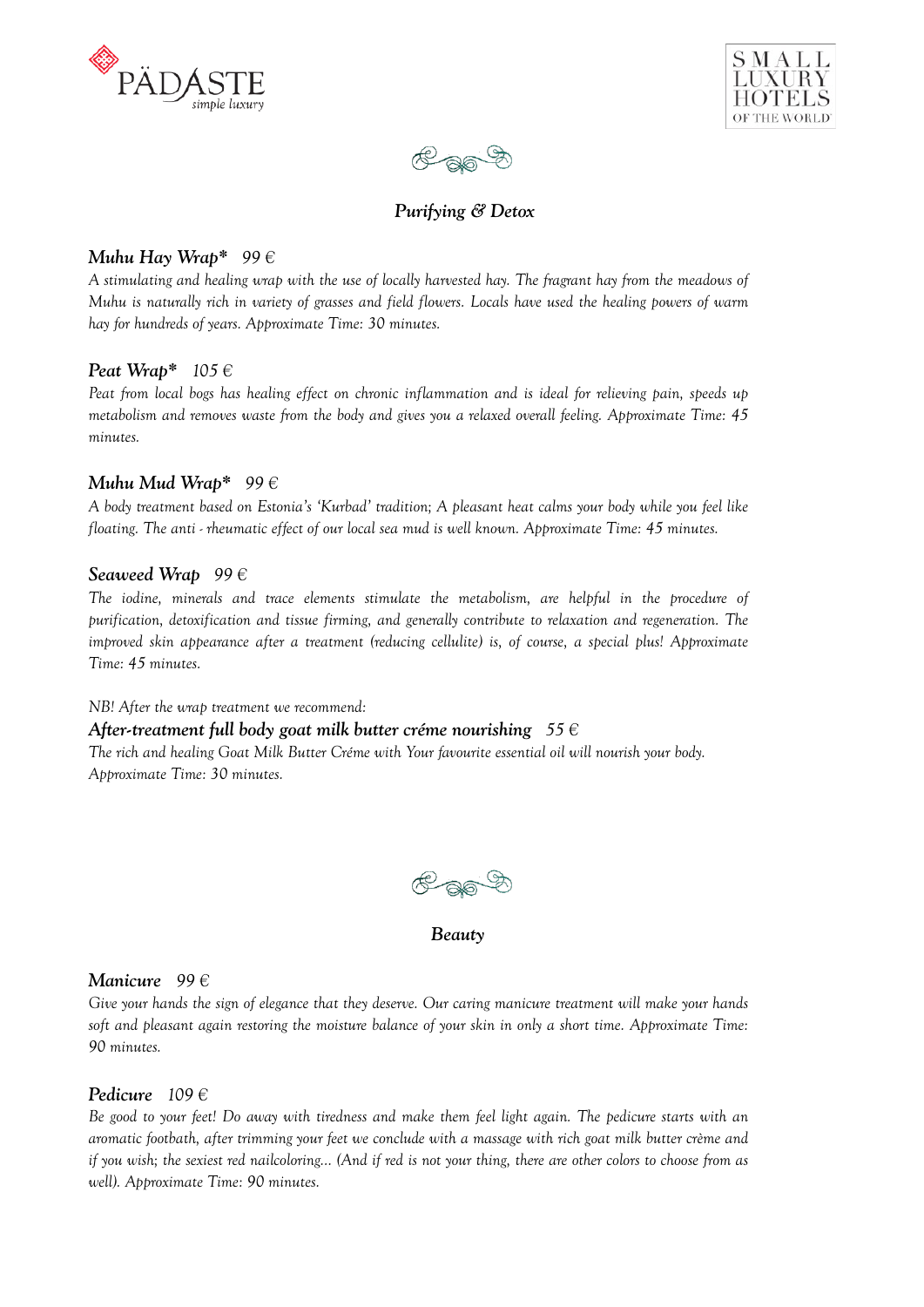



# *Sea Mud Facial Mask\* 79 €*

*Facial mask and gentle massage with local sea mud has a smoothing, softening and wonderfully moisturizing effect on your delicate facial skin. Approximate Time: 30 minutes.* 

# *Estonian Health Peat Facial Mask\* 79 €*

*Facial mask and gentle massage with Estonian health peat has a tonifying effect and supports your facials healthy complexion. Approximate Time: 30 minutes.* 

# *Local Clay Facial Mask\* 79 €*

*Facial mask and gentle massage with clay provides a deep purifying effect, restores and balances your skin. Approximate Time: 30 minutes.* 

# *Full Facial 125 €*

*One hour of complete relaxation, an enjoyable treatment to brighten and rejuvenate your facial skin including mild cleansing and exfoliating. We will massage your face with delicate aromatic oils. Your facial treatment concludes with a special nourishing mask. This superior treatment will not only help to slow down signs of premature ageing but is a caring pleasure in its own right as well. The wonderful result is assured by using the natural cosmetic line of products created in Pädaste Spa. Approximate Time: 60 minutes.* 

# *Rejuvenating Face Massage with Muhu Honey\* 69 €*

*A powerful and highly effective facial to boost cell regeneration. Treatment is tonifying and firming, also cleanses, nourishes and lifts the skin. Treatment is not recommended for highly sensitive or couperose skin! Approximate Time: 30 minutes.* 

# *The Three Graces - pedicure, manicure and facial 239 €*

*Approximate Time: 4 hours.* 

# *After-treatment full body goat milk butter crème nourishing*  $55 \in$

*The rich and healing Goat Milk Butter Crème will nourish your body. Approximate Time: 30 minutes.* 



 *Baths* 

# *Fresh Herb Bath\* 59 €*

*Aromatic body bath with fresh seasonal herbs from the Pädaste estate. Seasonal herbs like lavender, green coin, bladder, lemon balm, rose petals infused with sea salt for a relaxing and cleansing effect. The selection of herbs is seasonal and offered according to availability. Approximate Time: 30 minutes.* 

# *Juniper Bath\* 49 €*

*Invigorating bath. Junipers` essential oil has a strong anti-inflammatory and anti-bacterial effect. The bath is especially good for rheumatism and radiculopathy and different forms of skin problems. Relieves muscle tensions. Approximate Time: 30 minutes.*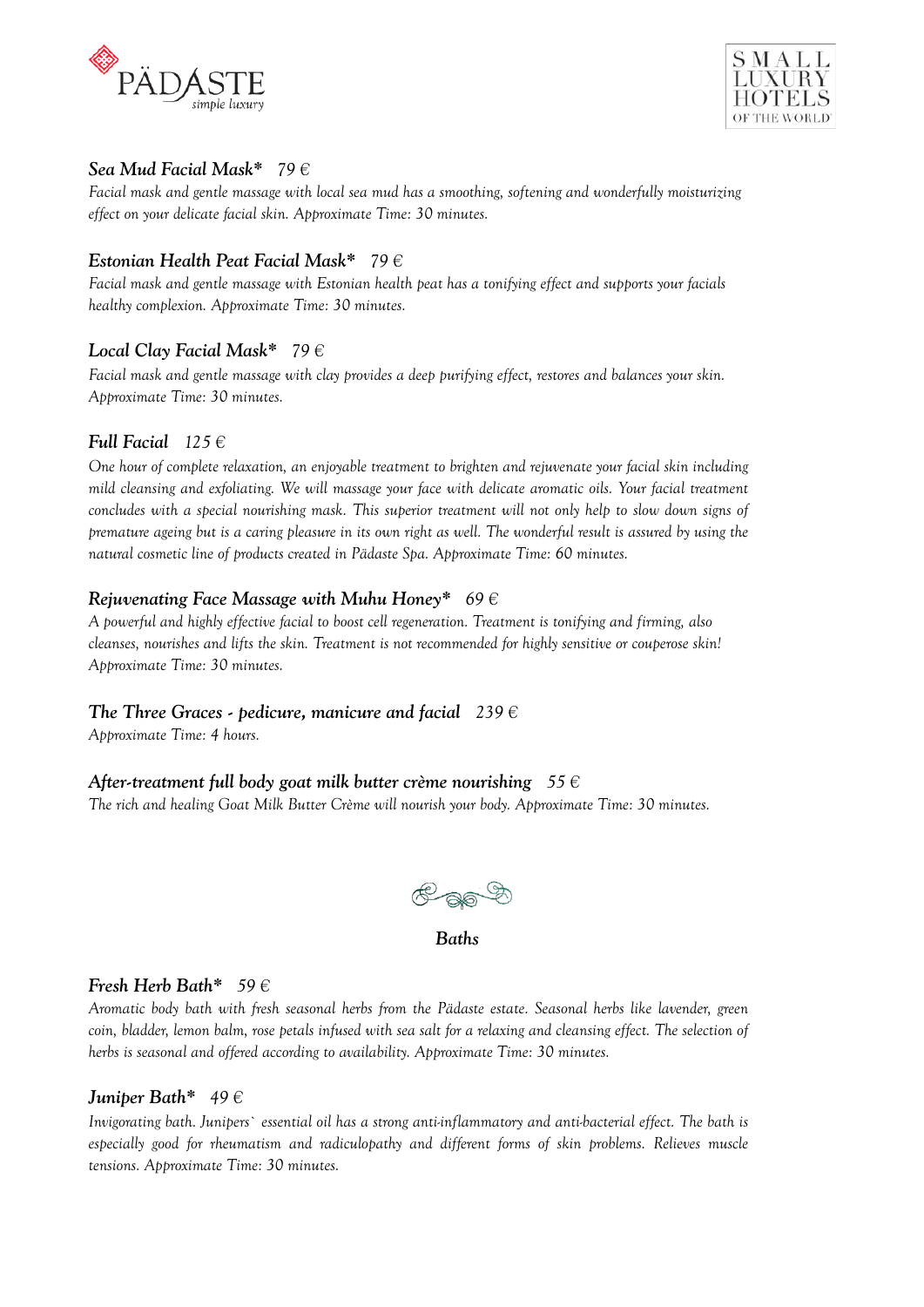



### *Bladderwrack Bath\* 49 €*

*Fucus vesiculosus or commonly known as bladderwrack grows in our own coastal waters and contains minerals that help relieve the symptoms of rheumatism, arthritis, cellulite and eczemas. The bath activates metabolism, helps with weight loss and revitalizes the skin. Approximate Time: 30 minutes.*

# *Nourishing Goat Milk Bath with Wild Rose Petals 49 €*

*Goat milk provides the skin with important minerals such as calcium, magnesium as well as vitamins A and E. Goat`s milk bath guarantees a nourishing, softening and moisturizing effect. Approximate Time: 30 minutes.* 

*NB! After the bath treatment we recommend:* 

#### *After-treatment full body goat milk butter créme nourishing 55 €*

*The rich and healing Goat Milk Butter Créme with Your favourite essential oil will nourish your body. Approximate Time: 30 minutes.* 



### *Saunas & Hot Tub*

#### *Intensive Herbal Steam Sauna 79 € (up to 2 guests)*

*Enjoy our private Herbal Steams as a relaxing preparation before for a body treatment or conclusion of a sauna. You have a choice of pure natural aromatic essential oils. Time: 30 minutes.* 

#### *Choice of aromatic essential oils*

| - Mint       | - Birch   | - Rose       |
|--------------|-----------|--------------|
| - Eucalyptus | - Juniper | - Lemongrass |

*The Steam bath is bookable daily between 09.30 and 19.00. Should you wish to book the sauna outside the opening hours, a surcharge applies. Please inquire about the pricing and availability.* 

# *Muhu Woodburning Sauna*  $89 \in (\text{up to 2 guess}, \text{extra guest 20} \in \text{)}$

*Our Muhu Sauna is wood fired and accommodates up to 6 guests in total privacy. Complimentary Salt & Muhu Honey rubs are provided. Relax afterwards on the Spa Terrace Time: 60 minutes.* 

*The Woodburning Sauna is bookable daily between 09.30 and 19.00. Should you wish to book the sauna outside the opening hours, a surcharge applies. Please inquire about the pricing and availability.*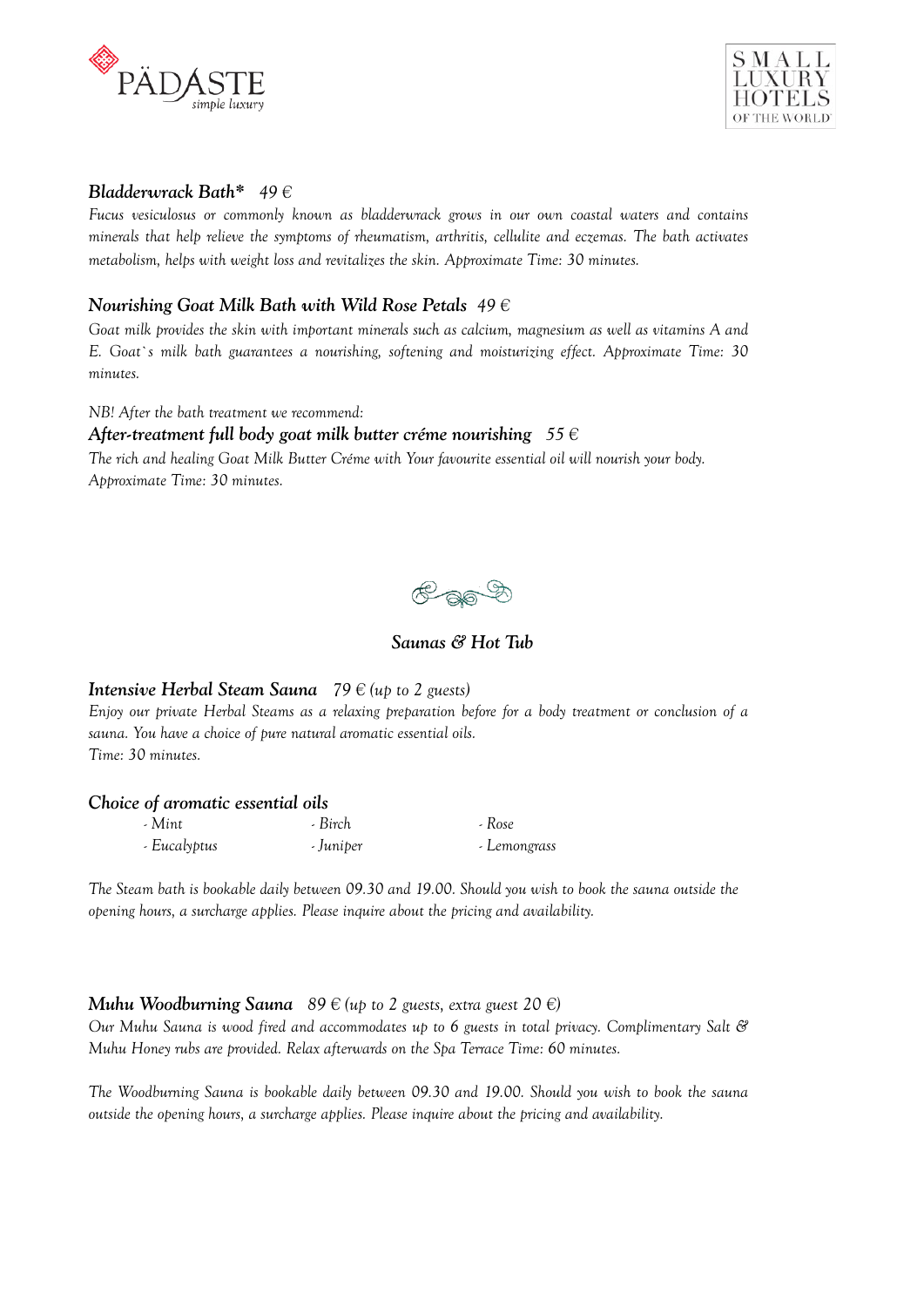



# **Seawater Hot Tub at the Bay**  $149 \in (\text{up to 6} \text{ guestos})$

*Take a hot bath in the pristine nature of the bay. In our Tub, the healthy and slightly saline water of Pädaste Bay is heated with a wood-burning oven to a comfortable temperature that makes bathing enjoyable even on a cold and crisp winter day. Our environmental policy does not allow for soaps or additives to be used. Time: 60 minutes.* 

*The Seawater Hot Tub is bookable daily between 12.00 and 19.00. Should you wish to book the Hot Tub outside the opening hours, a surcharge applies. Please inquire about the pricing and availability.* 

*NB! After the sauna or hot tub treatment we recommend:* 

#### *After-treatment full body goat milk butter créme nourishing 55 €*

*The rich and healing Goat Milk Butter Créme with Your favourite essential oil will nourish your body. Approximate Time: 30 minutes.*